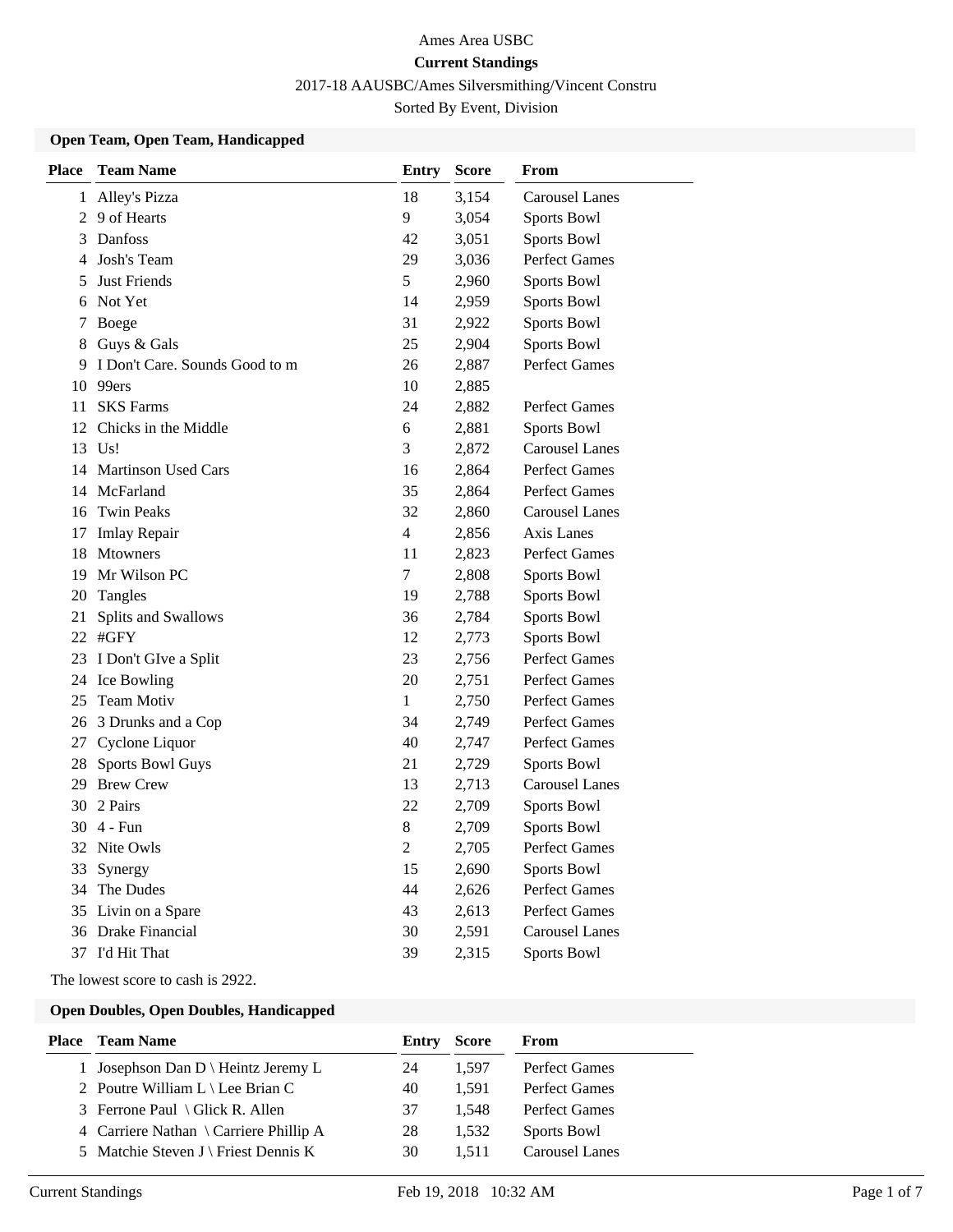2017-18 AAUSBC/Ames Silversmithing/Vincent Constru

Sorted By Event, Division

### **Open Doubles, Open Doubles, Handicapped**

| <b>Place</b> | <b>Team Name</b>                                                            | <b>Entry</b>   | <b>Score</b>   | From                               |
|--------------|-----------------------------------------------------------------------------|----------------|----------------|------------------------------------|
|              | 6 Merideth Josh J \ Loecker Jason D                                         | 23             | 1,505          | Perfect Games                      |
| 7            | Stephens Trevor W \ Newell Brandon W                                        | 40             | 1,484          | Perfect Games                      |
| 8            | Hagedorn Jeffrey L \ Watts Dwain A                                          | 18             | 1,479          | <b>Carousel Lanes</b>              |
| 9            | Wilcox Bruce A \ Arneson Paul C                                             | $\overline{4}$ | 1,474          | Axis Lanes                         |
| 9            | Gandara Adan \ Sogard Jordan J                                              | 41             | 1,474          | Axis Lanes                         |
| 11           | Sogard Jordan J \ Sogard David L                                            | $\overline{4}$ | 1,473          | Axis Lanes                         |
| 12           | Spear Gregg $R \setminus$ Spear Todd M                                      | 16             | 1,471          | Perfect Games                      |
| 13           | Schwandt Andy G \ Grimm Darren L                                            | 11             | 1,466          | Perfect Games                      |
| 14           | Unger Judy $\langle$ Huggins Lowell W                                       | 5              | 1,457          | Sports Bowl                        |
| 15           | Jennings Teri L \ Carriere Teresa A                                         | 9              | 1,448          | <b>Sports Bowl</b>                 |
|              | 16 Emery Todd D \ Emery Austin J                                            | 20             | 1,444          | <b>Perfect Games</b>               |
| 17           | Sealine Ranae \ Sealine Douglas D                                           | 27             | 1,443          | Axis Lanes                         |
| 18           | Simmons Tina M \ Williams Katie F                                           | 26             | 1,438          | <b>Perfect Games</b>               |
| 19           | Ertz Michael D \ Hockaday Scott                                             | $\mathbf{1}$   | 1,437          | <b>Perfect Games</b>               |
| 20           | Slagell Mark H \ Ferrone Paul                                               | 38             | 1,432          | Perfect Games                      |
|              | 21 Rockwell Lance L \ Thomas Chip                                           | 44             | 1,430          | Perfect Games                      |
| 22           | Bauge Carter J \ Bauge Jason A                                              | 16             | 1,429          | <b>Perfect Games</b>               |
| 23           | Corbitt Cody J \ Teff Rob G                                                 | 42             | 1,428          | Sports Bowl                        |
|              | 24 Link Gary A \ Link Kevin W                                               | 24             | 1,412          | <b>Perfect Games</b>               |
|              | 25 Kieffer Ryan A \ Whitefield Jeff W                                       | 20             | 1,410          | <b>Perfect Games</b>               |
|              | 26 Duncan Donald L \ Hilsabeck Virgil L                                     | $\overline{2}$ | 1,409          | <b>Perfect Games</b>               |
| 27           | Clark Mark E \ Clark Dalton J                                               | 41             | 1,405          | Axis Lanes<br><b>Perfect Games</b> |
| 28<br>29     | Myers David $S \setminus$ Cutler Logan<br>Dyer Gabe C \ Mcfarland Raymond J | 35             | 1,403<br>1,399 | Perfect Games                      |
|              | 30 Wirth Jason E \ Paulsen Darrell E                                        | 35<br>32       | 1,394          | <b>Carousel Lanes</b>              |
| 31           | Schmidt Timothy L \ Crouse Lowell D                                         | $\mathbf{1}$   | 1,392          | <b>Perfect Games</b>               |
|              | 32 Clark Jerome E \ Kimble Michelle W                                       | 26             | 1,390          | <b>Perfect Games</b>               |
|              | 33 Hawkins Keith L \ Boege Justin                                           | 14             | 1,387          | Sports Bowl                        |
|              | 34 Adams Terry G \ Adams Kris J                                             | 33             | 1,378          | Sports Bowl                        |
| 35           | Morgan Tia M \ Morgan Michael L                                             | 17             | 1,375          | Sports Bowl                        |
|              | 36 Geil Darren A \ Fox Matt L                                               | 34             | 1,373          | <b>Perfect Games</b>               |
| 37           | Duncan Marty A \ Chitty Rod A                                               | $\overline{c}$ | 1,365          | <b>Perfect Games</b>               |
|              | 38 Adams Brian M \ Holm Kevin L                                             | 18             | 1,361          | <b>Carousel Lanes</b>              |
| 38           | Boege Travis \ Boege Derick                                                 | 31             | 1,361          | <b>Sports Bowl</b>                 |
| 40           | Eash Jerry $P \setminus \text{Root}$ Bruce A                                | 11             | 1,358          | Perfect Games                      |
| 41           | Sorem Ronald J \ Tibben Brian A                                             | 5              | 1,357          | Sports Bowl                        |
| 42           | Bushore Christopher L \ Bingaman Todd                                       | 43             | 1,354          | Perfect Games                      |
| 43           | Clayton Jason S \ Swanson Mark A                                            | 44             | 1,350          | Perfect Games                      |
| 44           | Hoelscher Lonnie L \ Heath Bryan J                                          | 30             | 1,338          | <b>Carousel Lanes</b>              |
| 45           | Stephens Sheri \ Bushore Cindi K                                            | 43             | 1,332          | Perfect Games                      |
| 46           | Vincent Stacie L \ Dutton Brandi M                                          | 36             | 1,320          | Sports Bowl                        |
| 46           | Lawson Erik M \ Swisher Troy G                                              | 42             | 1,320          | Sports Bowl                        |
| 48           | Harder Shannon E \ Harder Russell L                                         | 23             | 1,317          | Perfect Games                      |
| 49           | Schminke Lori A \ Postma Irene A                                            | 3              | 1,306          | <b>Carousel Lanes</b>              |
|              | 50 Lockhart Aaron V \ Robinson Randal L                                     | 14             | 1,298          | Sports Bowl                        |
| 51           | Mason Terry W \ Hawkins Keith L                                             | 15             | 1,263          | Sports Bowl                        |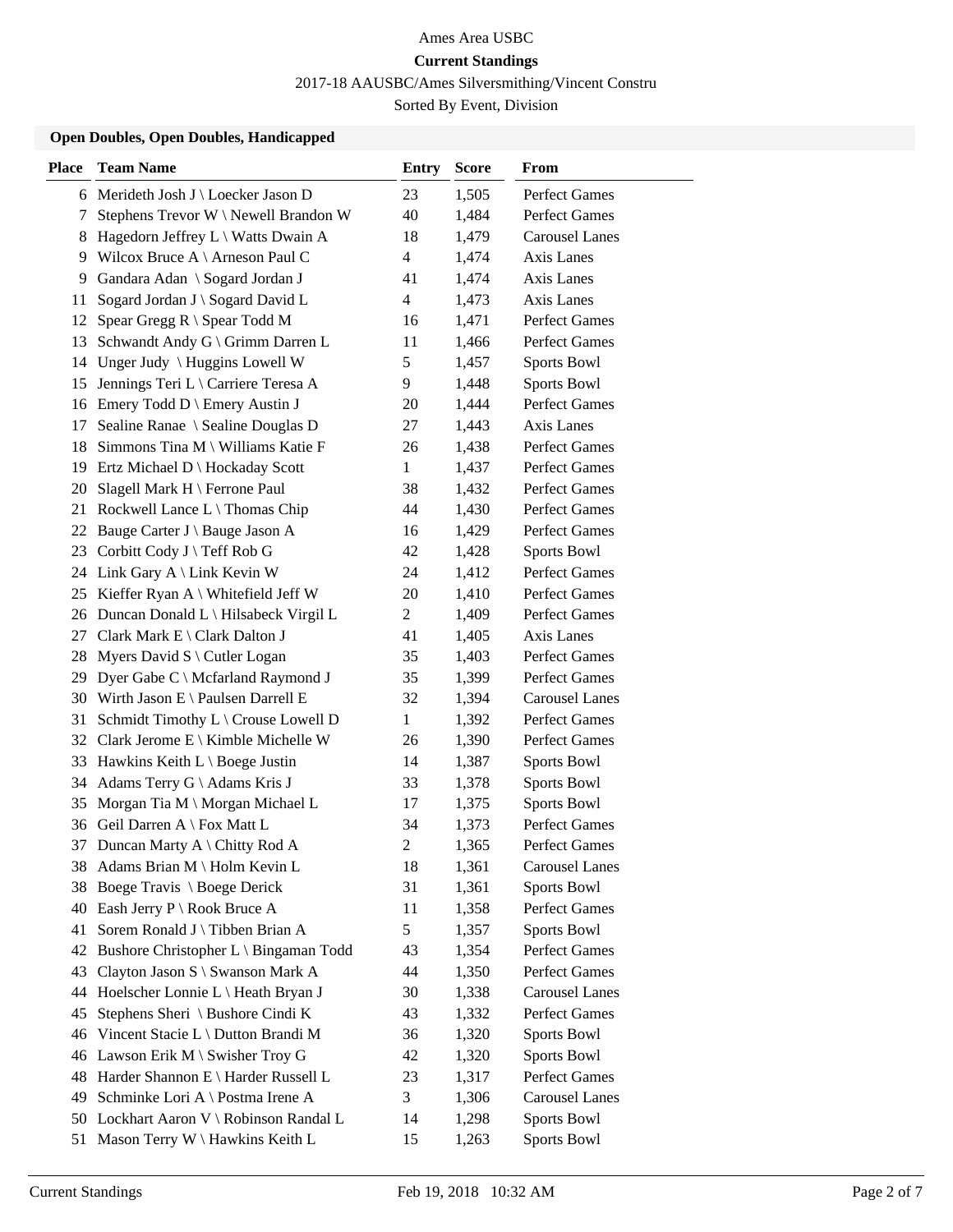2017-18 AAUSBC/Ames Silversmithing/Vincent Constru

Sorted By Event, Division

### **Open Doubles, Open Doubles, Handicapped**

| Place | <b>Team Name</b>                      | <b>Entry Score</b> |       | From        |
|-------|---------------------------------------|--------------------|-------|-------------|
|       | 52 Madison Bradley W \ Carsrud Bryan  | 19                 | 1.254 | Sports Bowl |
|       | 53 Loneman Terri \ Hansen Barbara L   | 9                  | 1.247 | Sports Bowl |
|       | 54 Dutton Paige \ Heintz Alissa K     | 36                 | 1.206 | Sports Bowl |
|       | 55 Eyanson Jacob P \ Eyanson Joseph E | 19                 | 1.177 | Sports Bowl |

The lowest score to cash is 1473.

#### **Open Singles, Open Singles, Handicapped**

| <b>Place</b>   | <b>Team Name</b>       | <b>Entry</b>   | <b>Score</b> | From                  |
|----------------|------------------------|----------------|--------------|-----------------------|
|                | 1 Fox, Matt L          | 34             | 835          | Perfect Games         |
| $\overline{2}$ | Watts, Dwain A         | 18             | 833          | <b>Carousel Lanes</b> |
| 3              | Boege, Travis          | 31             | 824          | Sports Bowl           |
|                | 4 Hockaday, Scott      | $\mathbf{1}$   | 821          | <b>Perfect Games</b>  |
| 5.             | Dutton, Paige          | 36             | 801          | Sports Bowl           |
| 6              | Link, Gary A           | 24             | 788          | Perfect Games         |
| 7              | Bushore, Christopher L | 43             | 787          | <b>Perfect Games</b>  |
| 7              | Hagedorn, Jeffrey L    | 18             | 787          | <b>Carousel Lanes</b> |
| 9.             | Josephson, Dan D       | 24             | 784          | <b>Perfect Games</b>  |
| 10             | Swanson, Mark A        | 44             | 781          | <b>Perfect Games</b>  |
| 11             | Eash, Jerry P          | 11             | 780          | Perfect Games         |
| 12             | Holm, Kevin L          | 18             | 776          | <b>Carousel Lanes</b> |
| 13             | Duncan, Donald L       | $\overline{2}$ | 774          | <b>Perfect Games</b>  |
|                | 14 Adams, Terry G      | 33             | 768          | Sports Bowl           |
| 15             | Clark, Jerome E        | 26             | 765          | Perfect Games         |
| 15             | Wilcox, Bruce A        | 4              | 765          | Axis Lanes            |
| 17             | Morgan, Tia M          | 17             | 759          | Sports Bowl           |
| 18             | Cutler, Logan          | 35             | 756          | <b>Perfect Games</b>  |
| 19             | Paulsen, Darrell E     | 32             | 755          | <b>Carousel Lanes</b> |
| 19             | Robinson, Randal L     | 14             | 755          | Sports Bowl           |
| 21             | Teff, Rob G            | 42             | 754          | Sports Bowl           |
| 22             | Gandara, Adan          | 41             | 753          | Axis Lanes            |
| 23             | Sogard, David L        | $\overline{4}$ | 752          | Axis Lanes            |
| 24             | Schwandt, Andy G       | 11             | 750          | Perfect Games         |
| 25             | Bauge, Jason A         | 16             | 745          | <b>Perfect Games</b>  |
| 26             | Schmidt, Timothy L     | $\mathbf{1}$   | 744          | Perfect Games         |
| 26             | Sogard, Jordan J       | $\overline{4}$ | 744          | Axis Lanes            |
| 28             | Grimm, Darren L        | 11             | 736          | Perfect Games         |
| 29             | Carsrud, Bryan         | 19             | 734          | Sports Bowl           |
| 30             | Adams, Brian M         | 18             | 733          | <b>Carousel Lanes</b> |
| 31             | Carriere, Nathan       | 28             | 731          | Sports Bowl           |
|                | 32 Unger, Judy         | 5              | 730          | Sports Bowl           |
|                | 33 Kimble, Michelle W  | 26             | 728          | Perfect Games         |
|                | 34 Corbitt, Cody J     | 42             | 725          | Sports Bowl           |
| 35             | Link, Kevin W          | 24             | 722          | <b>Perfect Games</b>  |
| 35             | Glick, R. Allen        | 37             | 722          | Perfect Games         |
| 35             | Clark, Mark E          | 41             | 722          | Axis Lanes            |
| 38             | Stephens, Sheri        | 43             | 719          | Perfect Games         |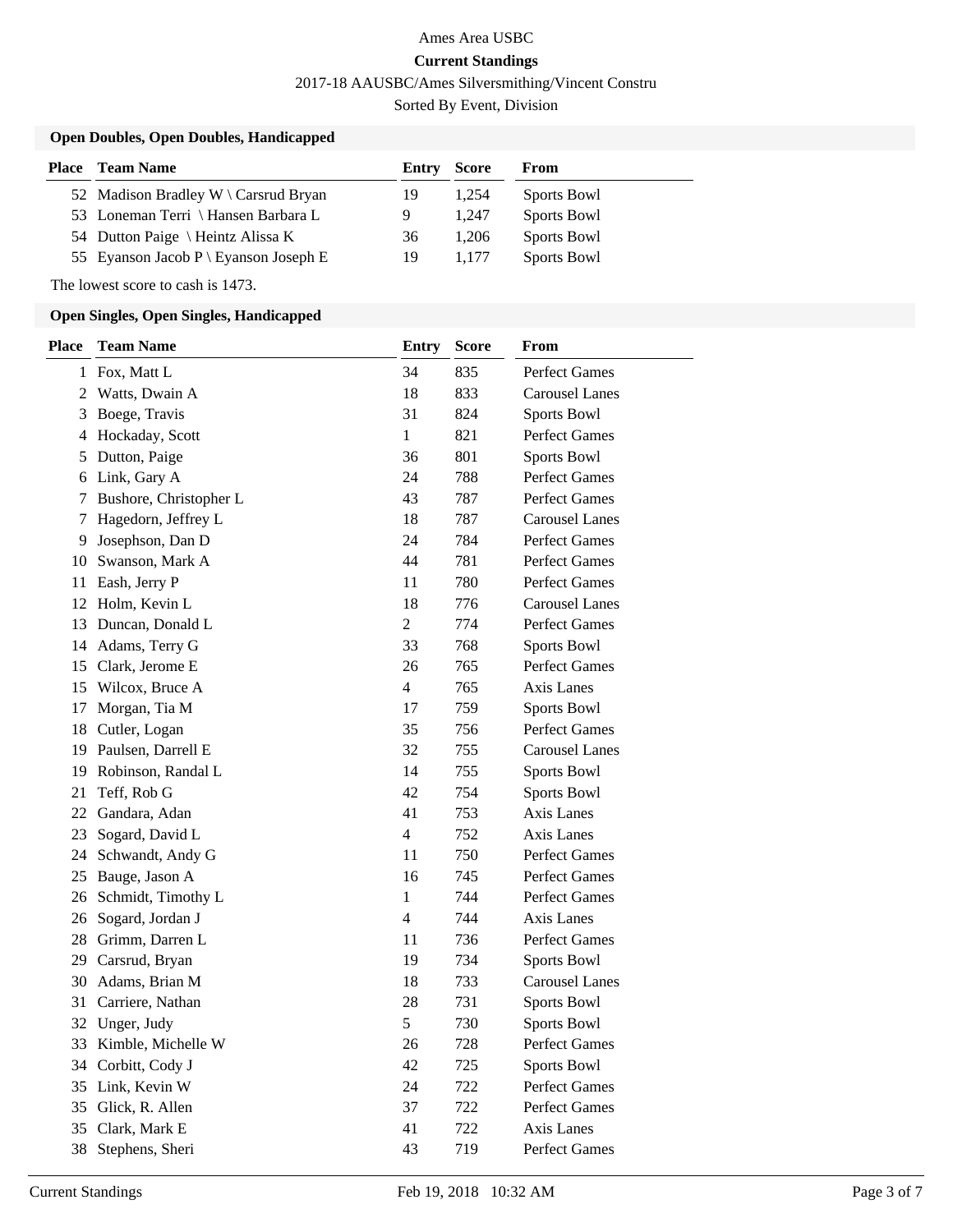2017-18 AAUSBC/Ames Silversmithing/Vincent Constru

Sorted By Event, Division

#### **Open Singles, Open Singles, Handicapped**

| <b>Place</b> | <b>Team Name</b>     | <b>Entry</b>   | <b>Score</b> | From                  |
|--------------|----------------------|----------------|--------------|-----------------------|
| 38           | Emery, Austin J      | 20             | 719          | Perfect Games         |
| 38           | Hilsabeck, Virgil L  | $\overline{2}$ | 719          | <b>Perfect Games</b>  |
| 41           | Bauge, Carter J      | 16             | 717          | <b>Perfect Games</b>  |
| 42           | Mcfarland, Raymond J | 35             | 716          | Perfect Games         |
| 42           | Vincent, Stacie L    | 36             | 716          | <b>Sports Bowl</b>    |
| 44           | Simmons, Tina M      | 26             | 715          | Perfect Games         |
| 45           | Newell, Brandon W    | 40             | 713          | Perfect Games         |
| 45           | Mason, Terry W       | 15             | 713          | Sports Bowl           |
| 47           | Carriere, Phillip A  | 28             | 710          | Sports Bowl           |
| 48           | Spear, Todd M        | 16             | 709          | <b>Perfect Games</b>  |
| 49           | Bushore, Cindi K     | 43             | 708          | <b>Perfect Games</b>  |
| 49           | Rockwell, Lance L    | 44             | 708          | <b>Perfect Games</b>  |
| 51           | Sealine, Ranae       | 27             | 707          | Axis Lanes            |
| 52           | Chitty, Rod A        | $\overline{2}$ | 706          | <b>Perfect Games</b>  |
| 53           | Eyanson, Jacob P     | 19             | 704          | Sports Bowl           |
| 54           | Stephens, Trevor W   | 40             | 703          | <b>Perfect Games</b>  |
| 55           | Ertz, Michael D      | 1              | 700          | Perfect Games         |
| 56           | Wirth, Jason E       | 32             | 696          | <b>Carousel Lanes</b> |
| 57           | Heath, Bryan J       | 30             | 692          | <b>Carousel Lanes</b> |
| 57           | Sorem, Ronald J      | $\mathfrak s$  | 692          | Sports Bowl           |
| 59           | Crouse, Lowell D     | 1              | 691          | Perfect Games         |
| 60           | Friest, Dennis K     | 30             | 690          | <b>Carousel Lanes</b> |
| 61           | Hawkins, Keith L     | 15             | 689          | Sports Bowl           |
| 61           | Heintz, Alissa K     | 36             | 689          | Sports Bowl           |
| 63           | Swisher, Troy G      | 42             | 688          | <b>Sports Bowl</b>    |
| 64           | Bingaman, Todd       | 43             | 686          | <b>Perfect Games</b>  |
| 65           | Poutre, William L    | 40             | 683          | Perfect Games         |
| 65           | Lawson, Erik M       | 42             | 683          | Sports Bowl           |
| 67           | Lee, Brian C         | 40             | 681          | Perfect Games         |
| 68           | Williams, Katie F    | 26             | 679          | <b>Perfect Games</b>  |
| 68           | Dyer, Gabe C         | 35             | 679          | Perfect Games         |
| 68           | Schminke, Lori A     | 3              | 679          | <b>Carousel Lanes</b> |
| 71           | Kieffer, Ryan A      | 20             | 677          | Perfect Games         |
| 71           | Thomas, Chip         | 44             | 677          | Perfect Games         |
| 73           | Myers, David S       | 35             | 674          | Perfect Games         |
| 74           | Geil, Darren A       | 34             | 667          | Perfect Games         |
| 74           | Boege, Justin        | 14             | 667          | Sports Bowl           |
| 76           | Arneson, Paul C      | 4              | 666          | Axis Lanes            |
| 77           | Carriere, Teresa A   | 9              | 665          | Sports Bowl           |
| 78           | Jennings, Teri L     | 9              | 664          | Sports Bowl           |
| 79           | Boege, Derick        | 31             | 662          | Sports Bowl           |
| 80           | Tibben, Brian A      | 5              | 658          | Sports Bowl           |
| 81           | Morgan, Michael L    | 17             | 656          | Sports Bowl           |
| 81           | Dutton, Brandi M     | 36             | 656          | Sports Bowl           |
| 81           | Matchie, Steven J    | 30             | 656          | <b>Carousel Lanes</b> |
| 84           | Hansen, Barbara L    | 9              | 653          | Sports Bowl           |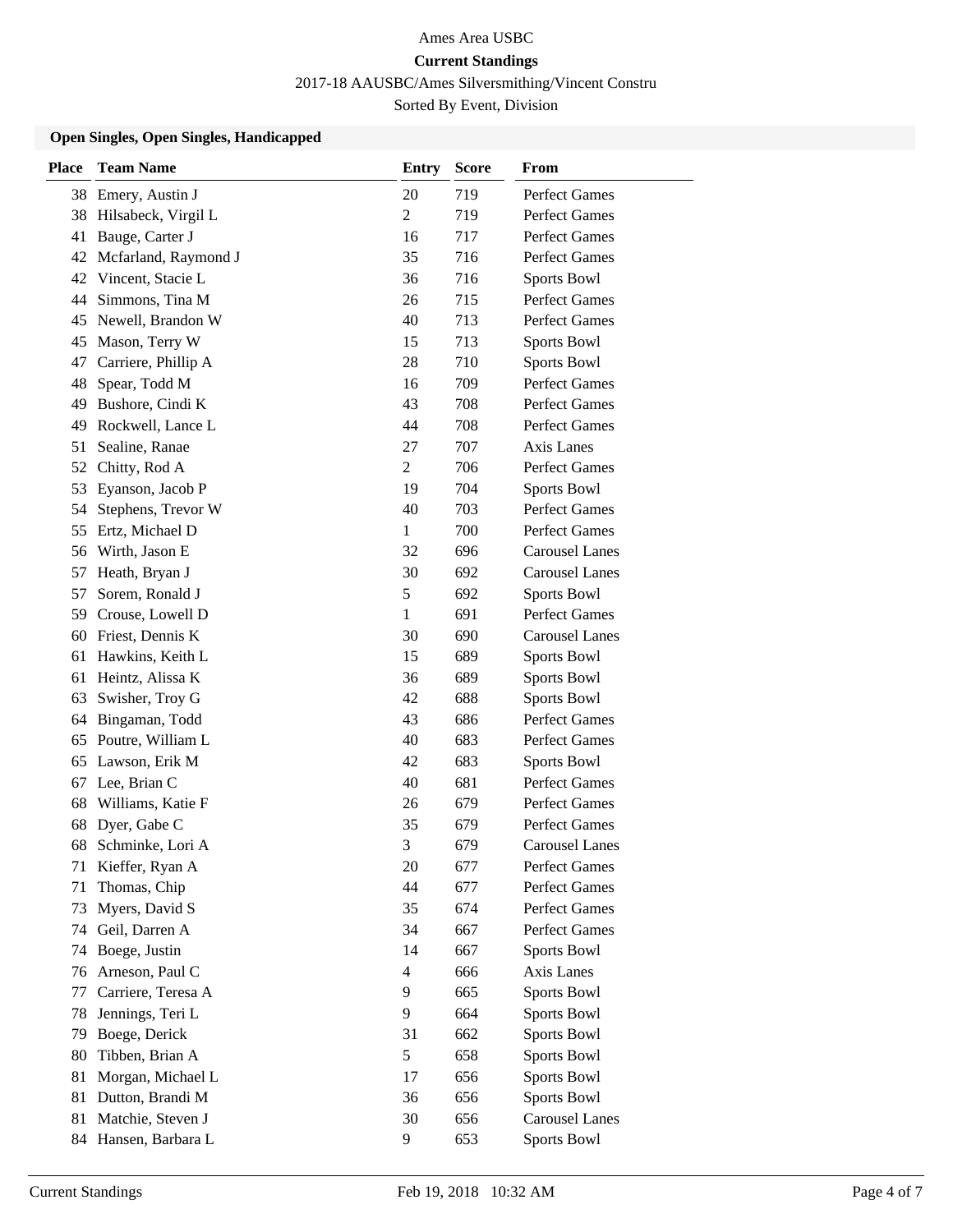2017-18 AAUSBC/Ames Silversmithing/Vincent Constru

Sorted By Event, Division

#### **Open Singles, Open Singles, Handicapped**

| <b>Place</b> | <b>Team Name</b>     | Entry | <b>Score</b> | From                 |
|--------------|----------------------|-------|--------------|----------------------|
|              | 85 Rook, Bruce A     | 11    | 649          | <b>Perfect Games</b> |
| 86           | Duncan, Marty A      | 2     | 647          | Perfect Games        |
| 87           | Whitefield, Jeff W   | 20    | 642          | Perfect Games        |
| 87           | Loneman, Terri       | 9     | 642          | Sports Bowl          |
| 89           | Adams, Kris J        | 33    | 641          | Sports Bowl          |
| 90           | Madison, Bradley W   | 19    | 640          | Sports Bowl          |
|              | 90 Lockhart, Aaron V | 14    | 640          | <b>Sports Bowl</b>   |
|              | 92 Postma, Irene A   | 3     | 638          | Carousel Lanes       |
|              | 93 Huggins, Lowell W | 5     | 636          | Sports Bowl          |
| 94           | Emery, Todd D        | 20    | 623          | Perfect Games        |
| 95.          | Sealine, Douglas D   | 27    | 622          | Axis Lanes           |
| 96           | Clayton, Jason S     | 44    | 605          | Perfect Games        |
| 97           | Spear, Gregg R       | 16    | 585          | <b>Perfect Games</b> |
| 98           | Eyanson, Joseph E    | 19    | 566          | Sports Bowl          |
| 99           | Heintz, Jeremy L     | 24    | 555          | Perfect Games        |

The lowest score to cash is 755.

### **Open All -Events-Handicap, Open-All-Events-Handicap, Handicapped**

| Place        | <b>Team Name</b>    | <b>Entry</b> | <b>Score</b> | From                  |
|--------------|---------------------|--------------|--------------|-----------------------|
| $\mathbf{1}$ | Fox, Matt L         | 34           | 2,389        | <b>Perfect Games</b>  |
| 2            | Watts, Dwain A      | 18           | 2,334        | <b>Carousel Lanes</b> |
| 3            | Boege, Travis       | 31           | 2,328        | <b>Sports Bowl</b>    |
| 4            | Schwandt, Andy G    | 11           | 2,323        | <b>Perfect Games</b>  |
| 5            | Hagedorn, Jeffrey L | 18           | 2,297        | <b>Carousel Lanes</b> |
| 6            | Teff, Rob G         | 42           | 2,284        | Sports Bowl           |
| 7            | Holm, Kevin L       | 18           | 2,269        | <b>Carousel Lanes</b> |
| 8            | Lee, Brian C        | 40           | 2,245        | <b>Perfect Games</b>  |
| 9            | Clark, Jerome E     | 26           | 2,234        | <b>Perfect Games</b>  |
| 10           | Schmidt, Timothy L  | 1            | 2,228        | <b>Perfect Games</b>  |
| 11           | Adams, Brian M      | 18           | 2,223        | <b>Carousel Lanes</b> |
| 12           | Hockaday, Scott     | 1            | 2,221        | <b>Perfect Games</b>  |
| 13           | Wilcox, Bruce A     | 4            | 2,214        | Axis Lanes            |
| 14           | Bauge, Jason A      | 16           | 2,212        | <b>Perfect Games</b>  |
| 15           | Unger, Judy         | 5            | 2,206        | Sports Bowl           |
| 16           | Cutler, Logan       | 35           | 2,202        | <b>Perfect Games</b>  |
| 17           | Kieffer, Ryan A     | 20           | 2,201        | <b>Perfect Games</b>  |
| 18           | Duncan, Donald L    | 2            | 2,200        | <b>Perfect Games</b>  |
| 19           | Spear, Todd M       | 16           | 2,199        | Perfect Games         |
| 20           | Paulsen, Darrell E  | 32           | 2,195        | <b>Carousel Lanes</b> |
| 21           | Huggins, Lowell W   | 5            | 2,189        | Sports Bowl           |
| 22           | Arneson, Paul C     | 4            | 2,180        | Axis Lanes            |
| 23           | Robinson, Randal L  | 14           | 2,172        | Sports Bowl           |
| 24           | Simmons, Tina M     | 26           | 2,170        | <b>Perfect Games</b>  |
| 25           | Grimm, Darren L     | 11           | 2,166        | <b>Perfect Games</b>  |
| 26           | Sogard, Jordan J    | 4            | 2,165        | Axis Lanes            |
| 27           | Wirth, Jason E      | 32           | 2,157        | <b>Carousel Lanes</b> |
|              |                     |              |              |                       |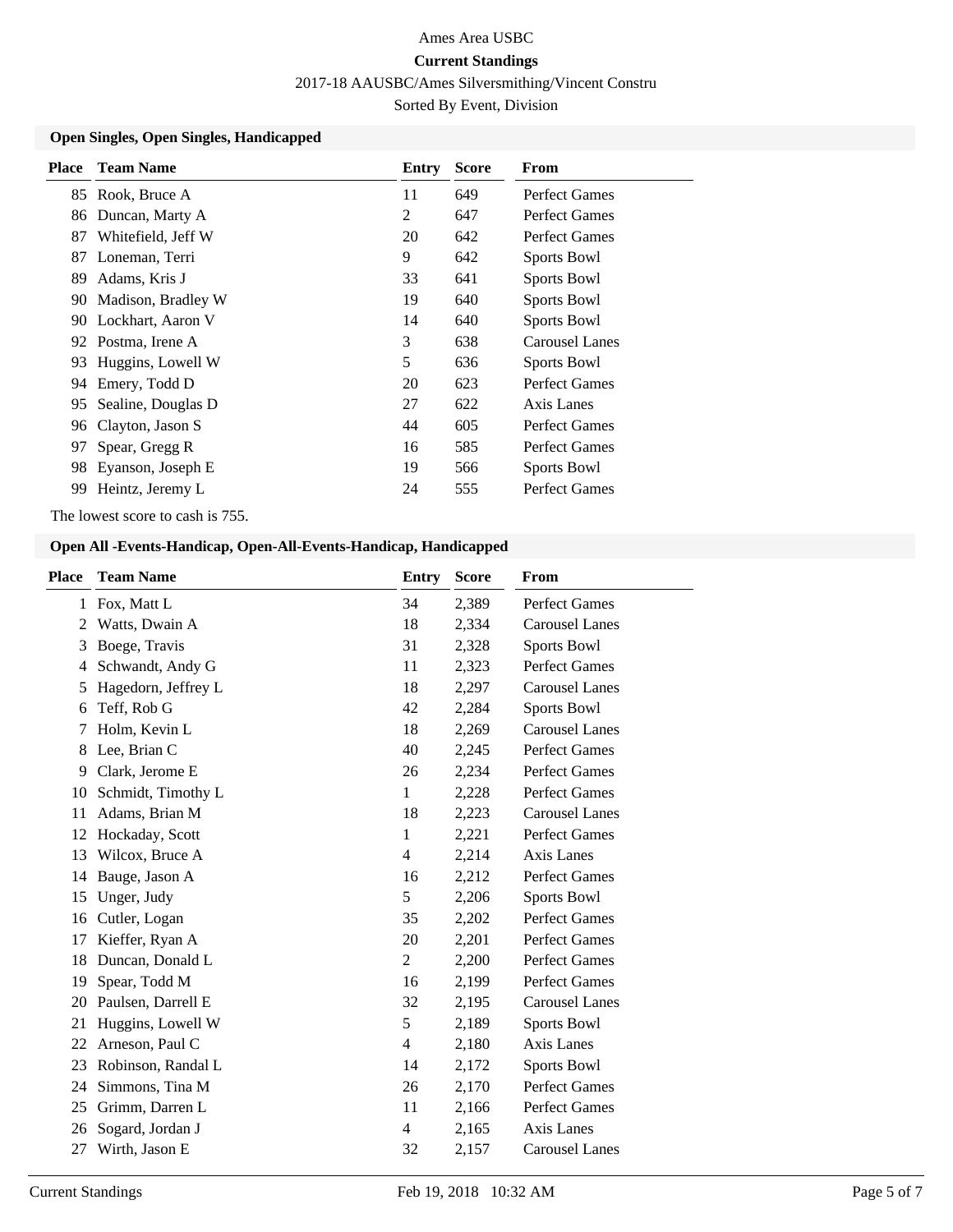## Ames Area USBC

### **Current Standings**

2017-18 AAUSBC/Ames Silversmithing/Vincent Constru

Sorted By Event, Division

### **Open All -Events-Handicap, Open-All-Events-Handicap, Handicapped**

| <b>Place</b> | <b>Team Name</b>       | <b>Entry</b>   | <b>Score</b> | From                  |
|--------------|------------------------|----------------|--------------|-----------------------|
|              | 28 Lawson, Erik M      | 42             | 2,153        | Sports Bowl           |
| 29           | Corbitt, Cody J        | 42             | 2,151        | Sports Bowl           |
| 30           | Dyer, Gabe C           | 35             | 2,143        | <b>Perfect Games</b>  |
| 31           | Kimble, Michelle W     | 26             | 2,133        | <b>Perfect Games</b>  |
| 32           | Newell, Brandon W      | 40             | 2,126        | Perfect Games         |
| 33           | Stephens, Trevor W     | 40             | 2,124        | Perfect Games         |
| 34           | Mcfarland, Raymond J   | 35             | 2,122        | Perfect Games         |
| 35           | Hawkins, Keith L       | 15             | 2,119        | Sports Bowl           |
| 36           | Bushore, Christopher L | 43             | 2,114        | Perfect Games         |
| 37           | Adams, Terry G         | 33             | 2,112        | Sports Bowl           |
| 38           | Boege, Justin          | 14             | 2,110        | Sports Bowl           |
| 39           | Friest, Dennis K       | 30             | 2,108        | <b>Carousel Lanes</b> |
| 40           | Poutre, William L      | 40             | 2,107        | Perfect Games         |
| 41           | Jennings, Teri L       | 9              | 2,106        | Sports Bowl           |
| 42           | Carsrud, Bryan         | 19             | 2,099        | Sports Bowl           |
| 43           | Carriere, Teresa A     | 9              | 2,096        | Sports Bowl           |
| 43           | Bauge, Carter J        | 16             | 2,096        | Perfect Games         |
| 45           | Schminke, Lori A       | 3              | 2,091        | <b>Carousel Lanes</b> |
| 46           | Hilsabeck, Virgil L    | $\overline{2}$ | 2,081        | Perfect Games         |
| 46           | Eash, Jerry P          | 11             | 2,081        | Perfect Games         |
| 48           | Emery, Todd D          | 20             | 2,080        | Perfect Games         |
| 49           | Matchie, Steven J      | 30             | 2,077        | <b>Carousel Lanes</b> |
| 50           | Sorem, Ronald J        | 5              | 2,076        | Sports Bowl           |
| 51           | Hansen, Barbara L      | 9              | 2,075        | Sports Bowl           |
| 52           | Adams, Kris J          | 33             | 2,071        | Sports Bowl           |
| 53           | Williams, Katie F      | 26             | 2,065        | Perfect Games         |
| 54           | Chitty, Rod A          | 2              | 2,061        | Perfect Games         |
| 54           | Swisher, Troy G        | 42             | 2,061        | Sports Bowl           |
| 56           | Ertz, Michael D        | $\mathbf{1}$   | 2,048        | Perfect Games         |
| 57           | Bingaman, Todd         | 43             | 2,047        | Perfect Games         |
| 58           | Crouse, Lowell D       | $\mathbf{1}$   | 2,038        | Perfect Games         |
|              | 59 Myers, David S      | 35             | 2,024        | <b>Perfect Games</b>  |
| 60           | Stephens, Sheri        | 43             | 2,023        | Perfect Games         |
| 61           | Tibben, Brian A        | 5              | 2,019        | Sports Bowl           |
| 62           | Bushore, Cindi K       | 43             | 2,015        | Perfect Games         |
| 63           | Spear, Gregg R         | 16             | 2,013        | Perfect Games         |
| 64           | Boege, Derick          | 31             | 1,997        | Sports Bowl           |
| 65           | Rook, Bruce A          | 11             | 1,992        | Perfect Games         |
| 66           | Loneman, Terri         | 9              | 1,986        | Sports Bowl           |
| 67           | Eyanson, Jacob P       | 19             | 1,984        | Sports Bowl           |
| 68           | Duncan, Marty A        | $\overline{2}$ | 1,983        | Perfect Games         |
| 69           | Madison, Bradley W     | 19             | 1,957        | Sports Bowl           |
| 70           | Whitefield, Jeff W     | 20             | 1,954        | Perfect Games         |
| 71           | Geil, Darren A         | 34             | 1,938        | Perfect Games         |
| 72           | Lockhart, Aaron V      | 14             | 1,930        | Sports Bowl           |
|              | 73 Postma, Irene A     | 3              | 1,890        | <b>Carousel Lanes</b> |